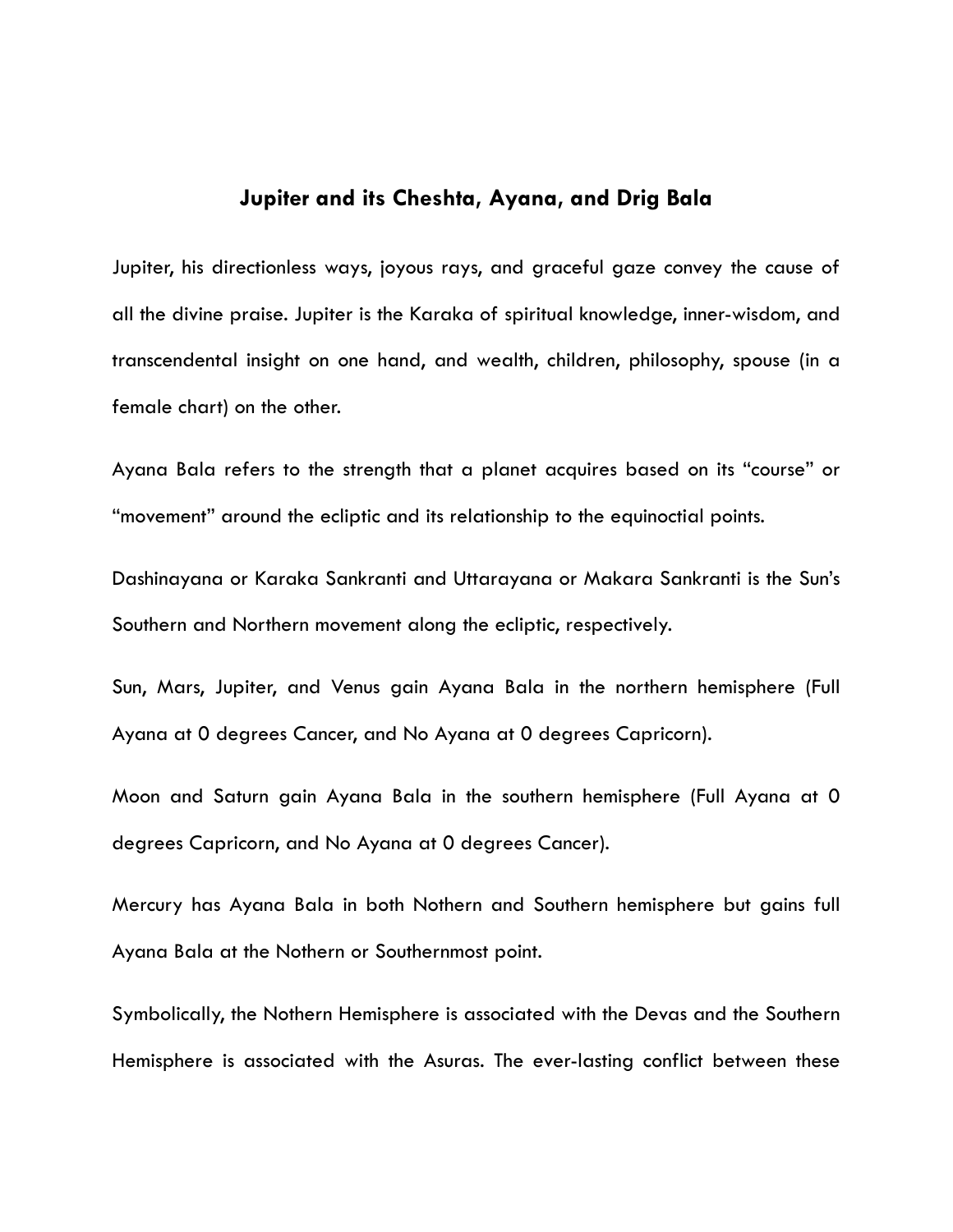two forces creates the stimulation for the consciousness in the play of duality, thereof, promoting the cyclical rhythms of existence.

The Devas are associated with Idealism, Harmony, Beauty, and Bliss while the Asuras are associated with Survivalism, Disharmony, Repulsion, and Suffering. It is important to understand that Devas are not more spiritual or enlightened than the Asuras, they are just two sides of the same coin; reaping what they'd sown. They are always in conflict with each other, and a Human Being through Merit, Grace, and Effort can resolve this conflict and find freedom or Mukti, Moksha, Nirvana, etc.

Considering the above Symbolism, we can look at Ayana Bala as the strength of a planet based on its movement across the ecliptic and its relationship with the Equinoctal points, giving it the ability to resolve conflicts of life that continually require redressal. The planet with more than its minimum required Ayana Bala is capable of conflict resolution in the areas of life that its rules and influences in a birth chart.

Minimum required Ayana bala is 30 for Sun, Jupiter, and Mercury; 40 for Moon and Venus; 20 for Mars and Saturn.

Jupiter is the Deva guru or the teacher of the meritorious beings, and the fundamental teachings of Jupiter are along the lines of simplicity, compassion, and patience.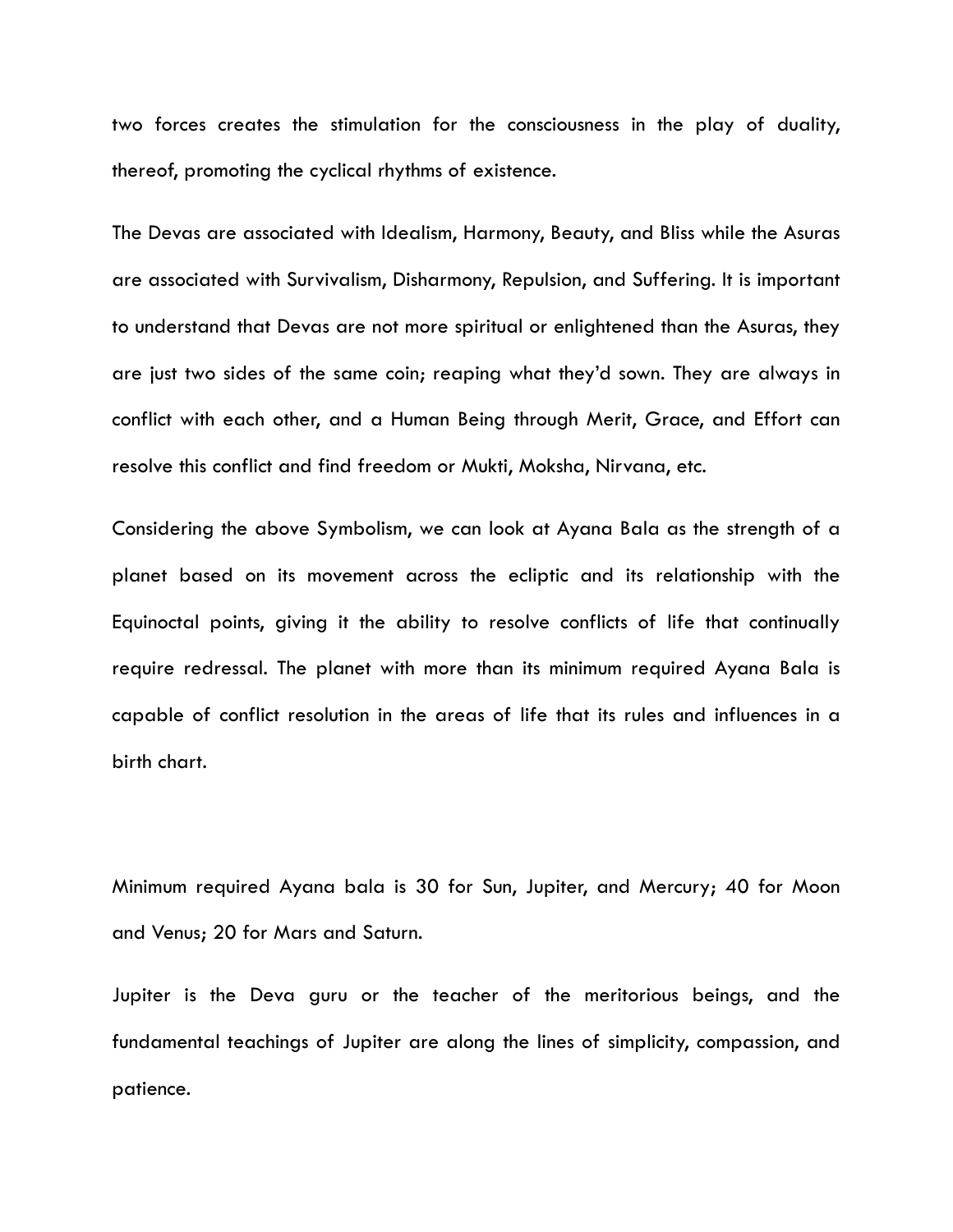When Jupiter has Ayana Bala, as mentioned before at 0 degrees Cancer, the native seeks to deal with conflicts from a Jupiterian viewpoint. It does not engage directly, it is yielding, forgiving, and understanding. As we know, Jupiter is Exalted in Cancer which tells us that in its highest manifestation, and when it has the highest Ayana Bala, it seeks to have emotional expansiveness through nurturance, growth, and adaptability, and thus, the seeming conflicts of life find their resolve. Conflicts are dealt with knowledge, insight, philosophy, and divine order.

When Jupiter does not have Ayana Bala, as mentioned before at 0 degrees Capricorn, the native deals with conflict by becoming entrapped in blind faith, carelessness, faithlessness; the teaching of the life lesson does not enter the heart, therefore, the mistakes are repeated and form patterns of self-detriment. Conflicts seem unreasonable and unforgivable causing one to delve towards meaninglessness or self-sabotaging behaviors, this moving away from the ethereal clarity that Jupiter can provide. Idol worshippers, ritualists, and religious conformists fall under the symbolism of the hierarchical Capricorn with the non-hierarchical Jupiter placed in it.

Mercury and Sun can rescue a weak Ayana Bala Jupiter if they have strength. Mercury can aid in the management of the mundane disrupted by the carelessness of the meaningless weak Ayana Jupiter. Sun can provide the inspired responsibilities and duties that engage its masculinity to make provisions which the otherwise purposeless weak Ayana Jupiter lacks.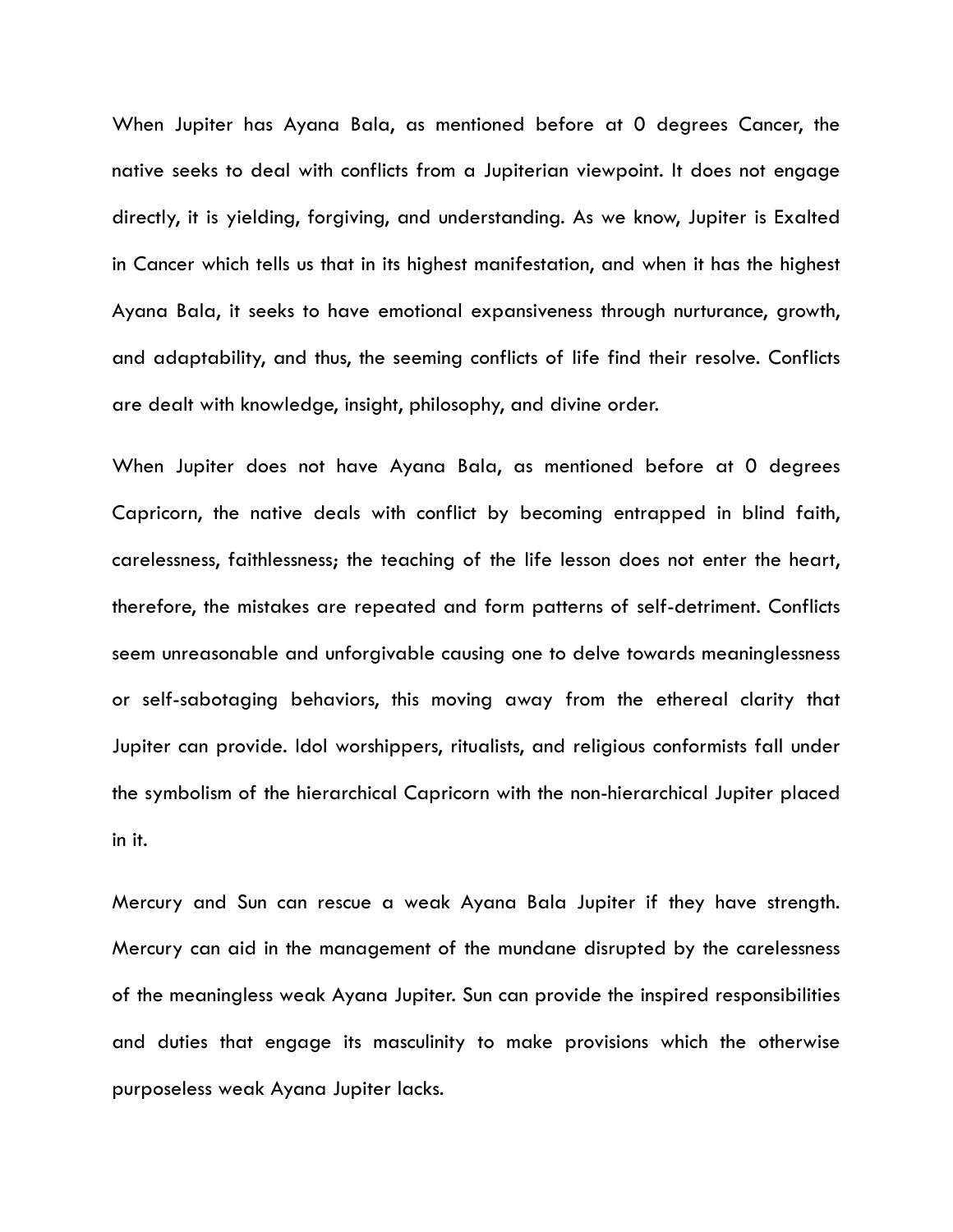The practical recommendations that I would encourage the client to consider are;

Firstly, to avoid philosophization of the matters at hand that needs to be addressed. A weak Ayana Jupiter already suffers from the inappropriate application of philosophical ideas; to avoid the attempt of doing so by itself can help the situation a bit.

Secondly, to ensure that day-to-day nitty-gritties are handled with conscious effort. Management of the basics will help in seeing the main problem with clarity. This will enhance the Mercurial abilities.

Thirdly, to actively participate in Solar activities, where one is either providing, sustaining, or adding value to another being or a cause. This will enhance the integrity and the inspired self-sacrificial nature of the Sun.

The Sanskrit word "Cheshta" has the following meanings; activity, endeavor, performing, exertion, manner of life, gesture, effort, behavior. This tells us that Cheshta Bala is the strength of a planet to confidently express itself in fulfilling its Karmic agendas.

Cheshta Bala of Sun and Moon is discerned via Ayana Bala and Paksha Bala, respectively, while for the rest of the Grahas the following formula is given in Brihat Parashara Hora Shashtra. The process of calculation of Cheshta Bala is arduous and beyond the scope of this essay. Kala Astrology Software created by Ernst and Shrishti Wilhelm saves us from the mathematical mania of such calculations.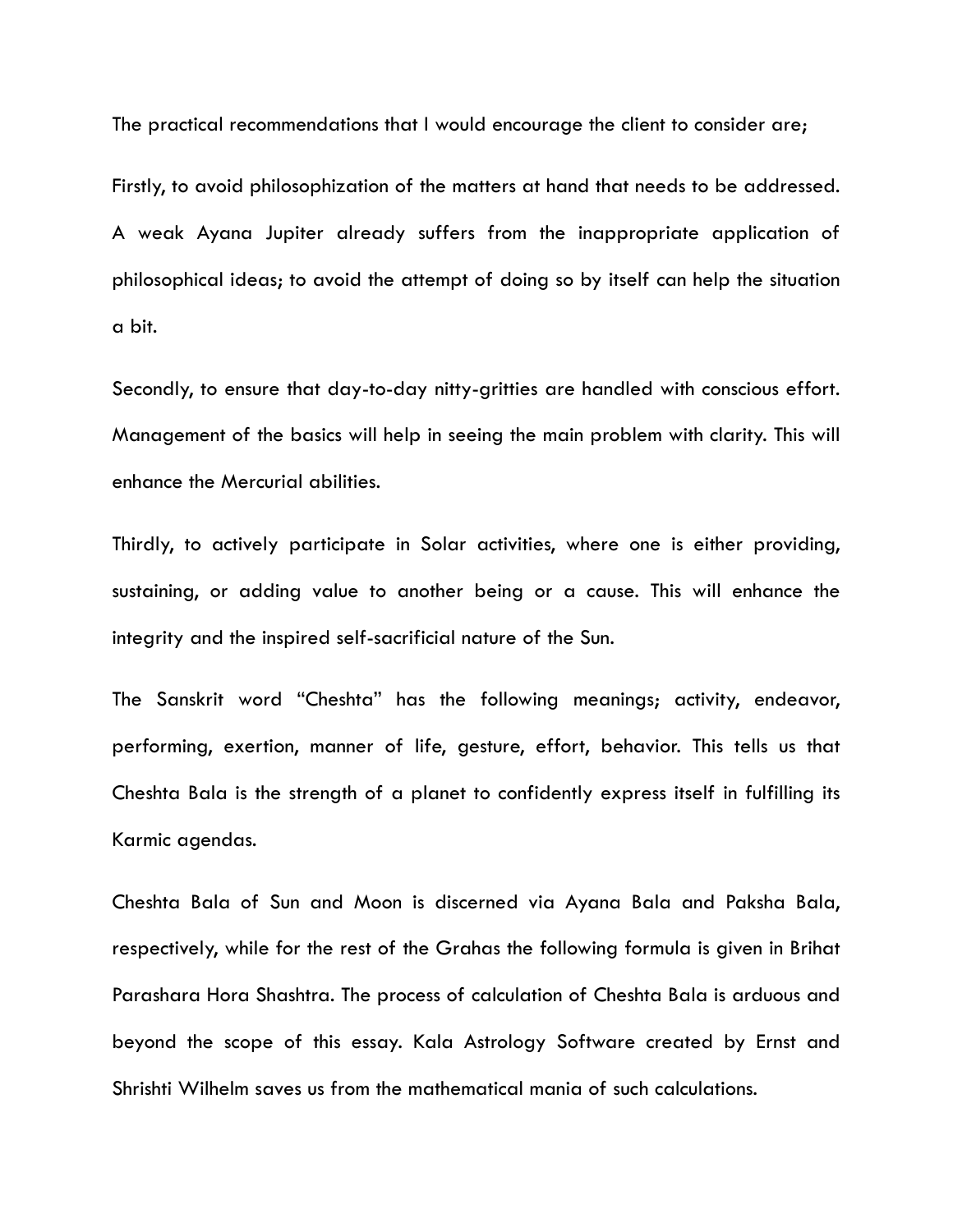It is important to understand that Grahas with higher Cheshta Bala are brighter in the night sky, and thus their behavior is reflected brightly as well. The higher the Cheshta Bala the better the behavior of the planet. Retrograde planets are the brightest in the sky and therefore, a retrograde planet gains the highest Cheshta Bala.

The minimum required points for Jupiter are 50/60 points, this shows the inherent need to develop philosophical acumen and spiritual insight in the collective consciousness of our planet.

A strong Cheshtha Jupiter shows confidence in Jupiterian matters of philosophy, purpose, meaning, compassion, and expansion of consciousness. The inclusiveness of being is heightened and one's behavior will reek of Jupiterian wisdom. The faith induced by Jupiter becomes a cause of courageous endeavors which lead to greater opportunities, and thus, the consciousness expands.

A weak Cheshtha Jupiter will have an inherent fear of failure which will be difficult to overcome mainly due to lack of faith in life. One might have a limited understanding of spiritual philosophies and practices which causes them to focus on the material aspect of this realm, and during times of emotional crisis, the psyche implodes.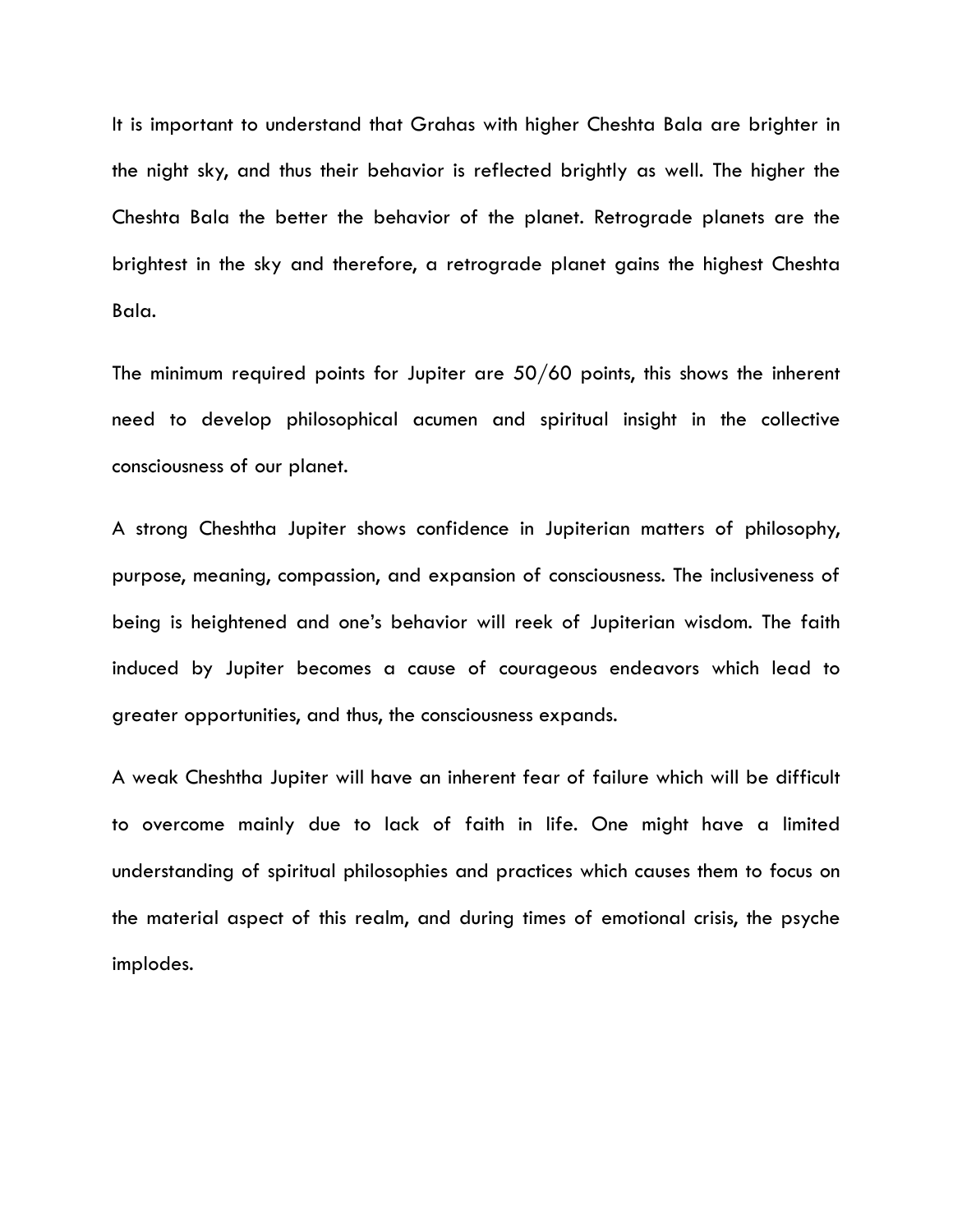To remedy a weak Cheshta Bala planet, conscious attention and consistent vigilance towards the planet is necessary. With the sustained power of will through the cycles of time, the weakness can be overcome.

A weak Cheshta Jupiter requires an understanding of Understanding, lessons on how to understand. Self-help books and audios can be helpful. One needs to search for spiritual teachers, mentors, etc. If the individual consciousness seems to resonate with such a practice, mantras associated with Jupiter can also be of help.

Jupiter on a practical level requires contemplation, isolation, the study of knowledge, philosophical introspection, and surrenderance for the completion of its Karmic agendas. Directing one's attention towards practices of this nature will surely but gradually develop Jupiter.

Drig Bala is the strength of a planet to express its agendas with flow or frustration. The Sanskrit word "Drig" or "Drik" means "Opening" or "Hole", to understand this we need to look at how Drig Bala is calculated.

The formula is -1/4 of the aspectual value of benefic planets  $+$  1/4 of the aspectual value of malefic planets  $=$  aggregate positive or negative value is the total drig bala of the planet under consideration. Note: Jupiter and Mercury share full aspectual value.

A positive value shows sufficiency in flow, negative value shows frustration in flow, and zero shows ineffective stillness.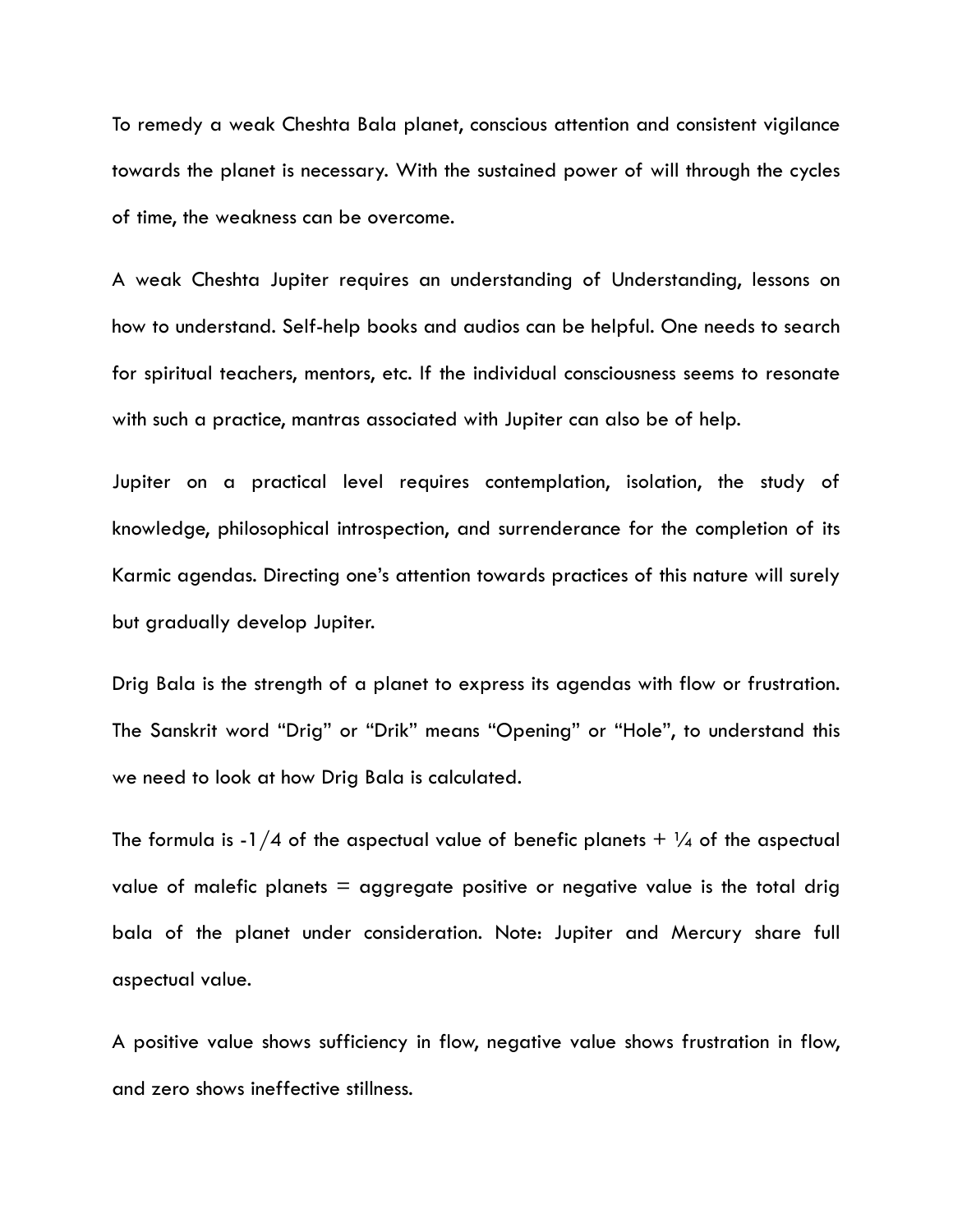We now know that it is the numerical total of the benefic or malefic aspects that a planet receives giving it a positive or a negative value, or zero. While keeping this in mind when we understand the words "Opening" or "Hole" as a translation for the word "Drig", we can say that Drig Bala shows the level of Openness/Closeness or Reception/Disruption with which a planet functions.

Note: Jupiter always shares the full aspectual value being the ultimate benefactor of all the Grahas; the ethereal matters of Guru always find creative ways to reach out to a distressed soul.

If Jupiter has positive Drig Bala life flows with ease. Knowledge gives freedom, children give joy, grace grants gratitude, faith encourages courage, one feels wealthy when impoverished and wise when wealthy. One's dreams and aspirations are allowed and supported by their circumstances.

If Jupiter has negative Drig Bala there are frustrations. All the utterances of the previous paragraph are ineffectuated or disrupted by externality. There is struggle and strife, the planet may or may not deliver its promises, the rest of the chart requires consideration for such an inference (this is true for every Bala).

If Jupiter has zero Drig Bala, there is neither disruption nor flow. The Graha neither finds support from other Grahas not is disrupted by them. The inherent strength of the Graha grants that which its karmic agenda wishes.